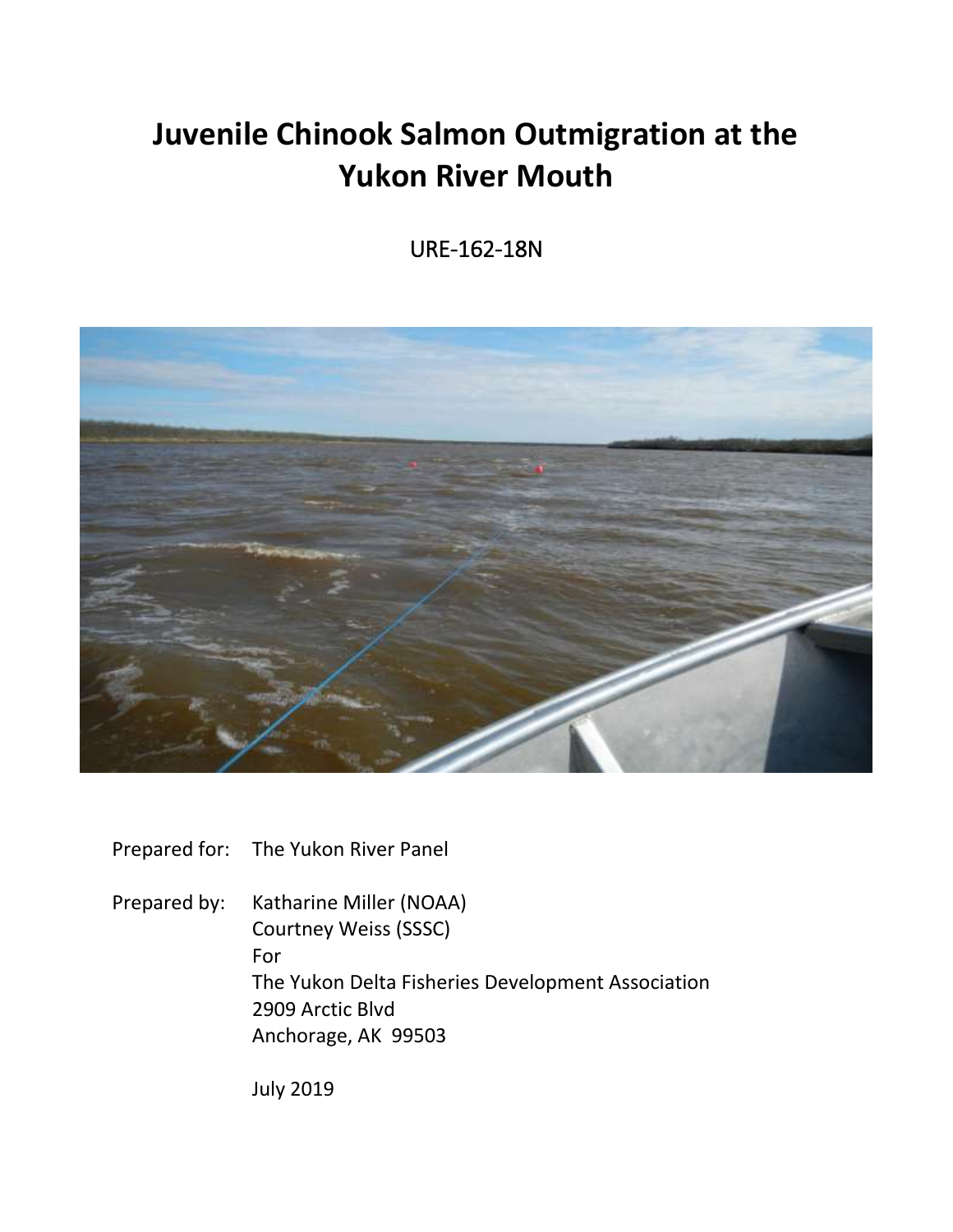### **ABSTRACT**

<span id="page-1-0"></span>The objective of this research is to create a time series of data on biological and environmental factors related to the outmigration of juvenile Chinook salmon in the lower Yukon River. This research started in 2014 and received funding in 2018 from the Yukon Panel. This report provides a summary of the 2018 field data collection, and also evaluates the 2018 field year in the context of other sampling years. Sampling was conducted at nine permanent stations on the three main lower Yukon distributaries from May 25<sup>th</sup> through August 24<sup>th</sup>. A total of 542 juvenile Chinook was captured during this period, which was a decline from prior years. Outmigration timing was similar to previous sampling years with the mid-point of the run occurring on June 14<sup>th</sup>. 2018 Chinook had lower stomach fullness than in prior years with a higher proportion of fish with empty stomachs. Chinook energy densities declined with increasing temperature continuing a trend that began in 2016. River discharge in 2018 was higher than the long-term average while temperatures were within average values. This differs from prior sampling years where discharge was well below average and temperatures were much higher than average. Having a long time series of data will contribute to our ability to differentiate inter-annual differences in environmental conditions from substantive changes potentially affecting juvenile Chinook populations.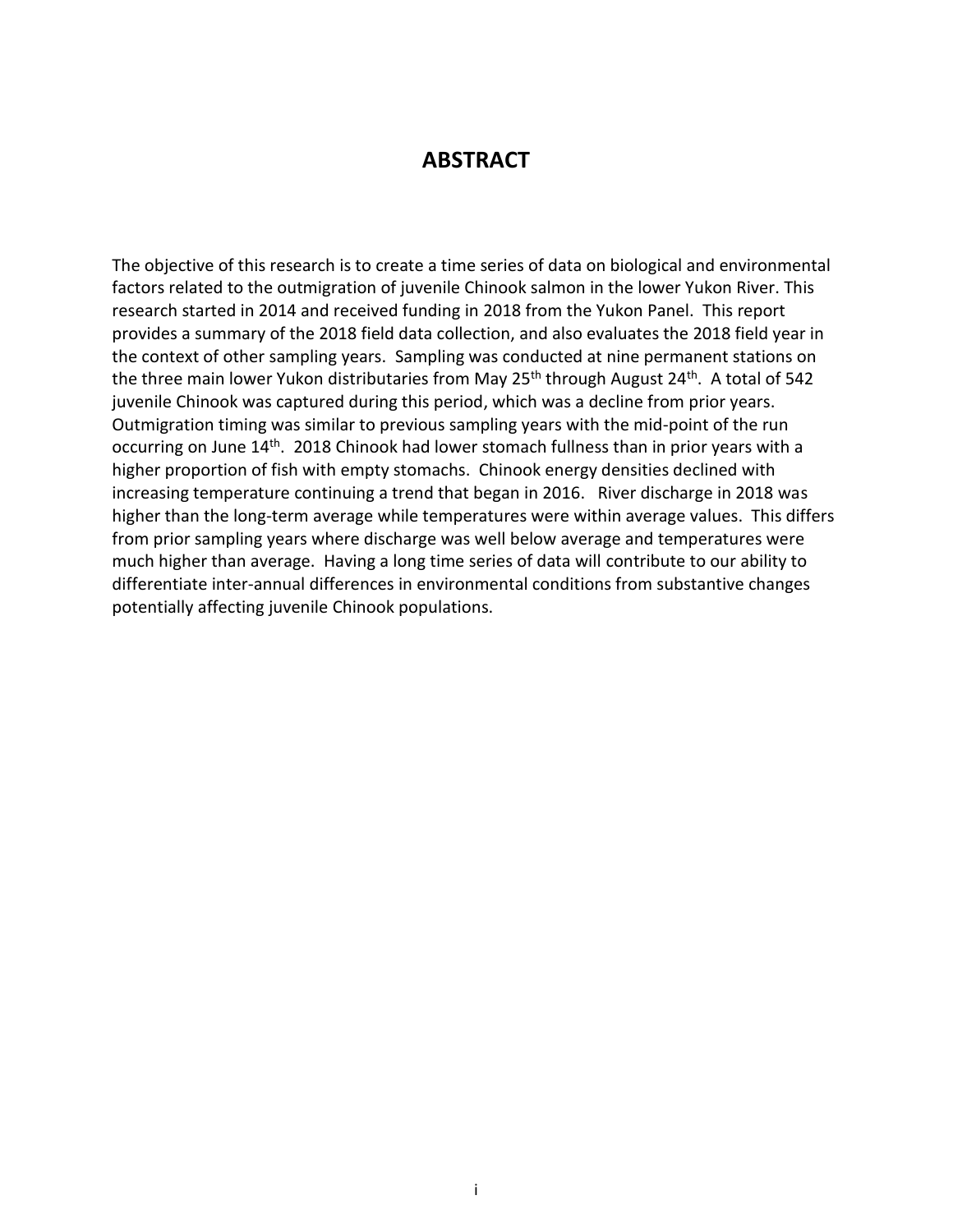# Table of Contents

| Comparison of 2018 results with prior sampling years and select environmental variables3 |
|------------------------------------------------------------------------------------------|
|                                                                                          |
|                                                                                          |
|                                                                                          |
|                                                                                          |
|                                                                                          |
|                                                                                          |
|                                                                                          |

# Tables

| Table 1: Ice timing, sampling commencement, and migration phenology for juvenile Chinook on the |  |
|-------------------------------------------------------------------------------------------------|--|
|                                                                                                 |  |

# Figures

<span id="page-2-0"></span>

| Figure 1 Permanent sampling stations on the three primary lower Yukon River distributaries 2        |
|-----------------------------------------------------------------------------------------------------|
|                                                                                                     |
|                                                                                                     |
|                                                                                                     |
| Figure 5 Median feeding intensity as measured by percent of prey to predator body weight7           |
|                                                                                                     |
|                                                                                                     |
| Figure 8 Energy content of juvenile Chinook salmon in relation to temperature10                     |
| Figure 9 Relationship between energy content and length of juvenile Chinook salmon 10               |
| Figure 10 Genetic stock composition of juvenile Chinook salmon from the lower Yukon River in 201811 |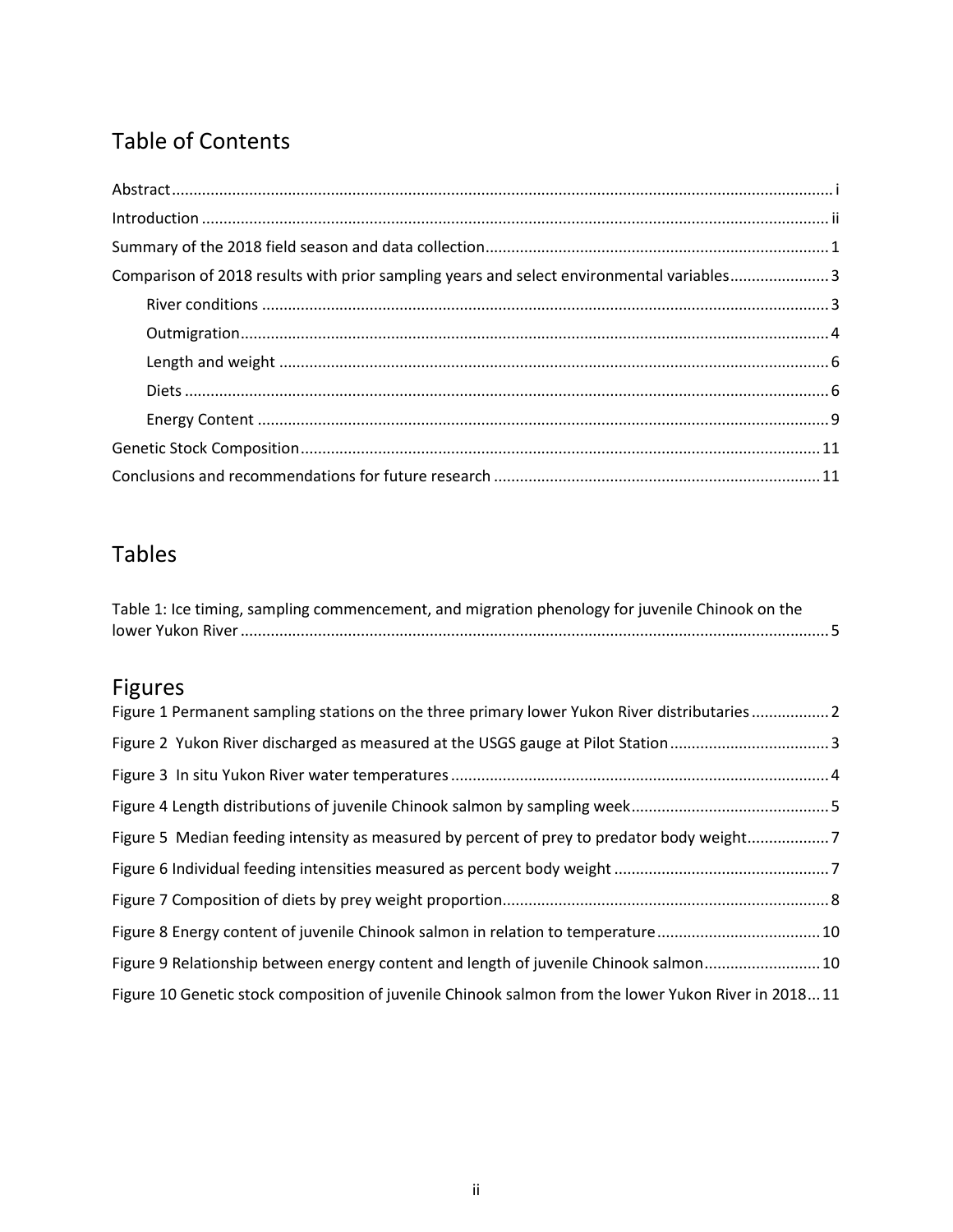# INTRODUCTION

The objective of this research is to create a time series of data on biological and environmental factors related to the outmigration of juvenile Chinook salmon in the lower Yukon River. This work was started in 2014 by the National Oceanic and Atmospheric Administration (NOAA). In 2017, the Yukon Delta Fisheries Development Association (YDFDA) took over as the principal investigator responsible for field sampling and data collection, partnering with NOAA for laboratory processing and data analysis. The Yukon River Panel funded this research in 2018. This report provides a summary of the 2018 research, and also evaluates this year of data in the context of the larger dataset.

### <span id="page-3-0"></span>**SUMMARY OF THE 2018 FIELD SEASON AND DATA COLLECTION**

Sampling was conducted at nine permanent stations on the three main lower Yukon River distributaries (Figure 1). These distributaries are locally referred to as South Mouth (SM), Middle Mouth (MM) and North Mouth (NM), a naming scheme also used in this research. Stations were sampled three times per week by teams of fishermen and biologists using a surface net towed between two small (20 ft. to 24 ft.) skiffs. The skiffs were operated by local fishermen and crews from Emmonak and Alakanuk who have knowledge of the river, and field operations were based out of Emmonak. The nets used for this research were 6.8 m wide and 1.8 m depth at the mouth tapering to a 0.3 m by 0.3 m bag at the codend with the mouth held open by metal poles that also provided weight to the net. A set of three 15-minute tows was performed at each station. River temperature was recorded using a probe thermometer at the start of sampling at each station. Station depth was recorded at the beginning and end of each trawl. Barring occasional mishaps with boat engines or gear, all sampling was conducted between 0800 and 1800.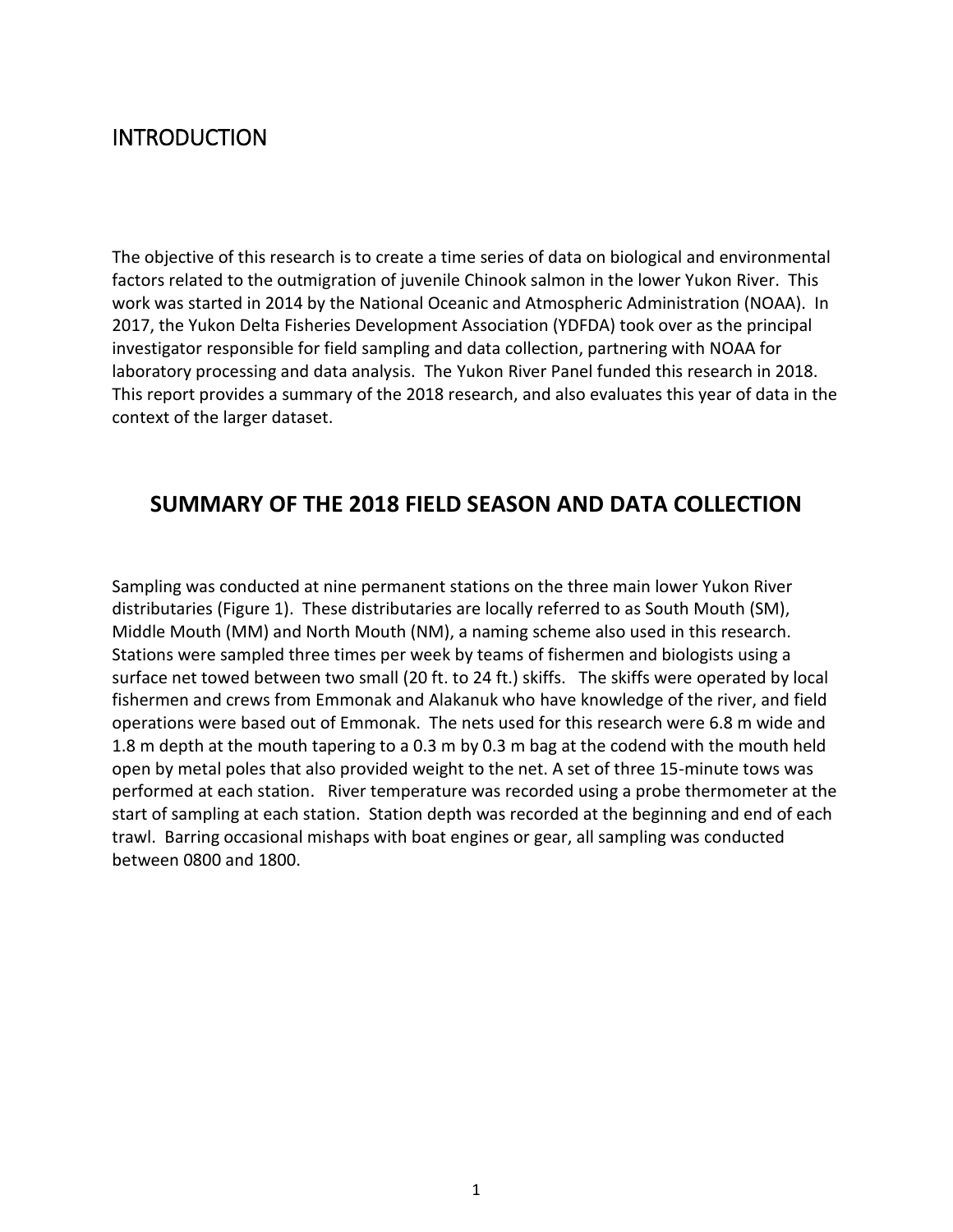

<span id="page-4-0"></span>*Figure 1 Permanent sampling stations on the three primary lower Yukon River distributaries*

Captured fish were identified to species or lowest taxonomic level achievable. A minimum of 40 individuals from each species were measured to the nearest 1 mm fork length (FL) or total length (TL), depending on the species and released. When there was more than one size class of a species, 20 individuals from each size class were measured at each station. The remaining individuals that were not measured were enumerated by size class. All juvenile Chinook and Coho salmon specimens were retained. Once back in Emmonak, the juvenile salmon were frozen and shipped to the NOAA laboratory in Juneau, AK. At the lab, field identification of the Chinook was verified, each fish was weighed, genetic material was collected, and fish were returned to the freezer pending processing.

In 2018, sampling commenced on SM and MM on May 25<sup>th</sup>, and on NM on May 26<sup>th</sup>. Catchper-unit-effort (CPUE) for fish was calculated as the total number of each species divided by the sampling time. In prior years, a flow meter was deployed on the net side of one of the boats at a depth of  $\sim$  1m during each trawl set in an effort to capture flow through the net for CPUE analysis. However, cavitation from the outboard motor in the river current rendered such measurements unreliable. As a result, we have reverted to calculating CPUE based on time. CPUE is calculated by sampling station by day.

At the NOAA Laboratory, juvenile Chinook salmon were subsampled by week in proportion to their CPUE. The three largest and smallest specimens for each week were included the subsample, and the intermediate sizes were randomly sampled. This subsampling method was selected based on analysis from 2015 which suggested different energy densities and diets based on fish size.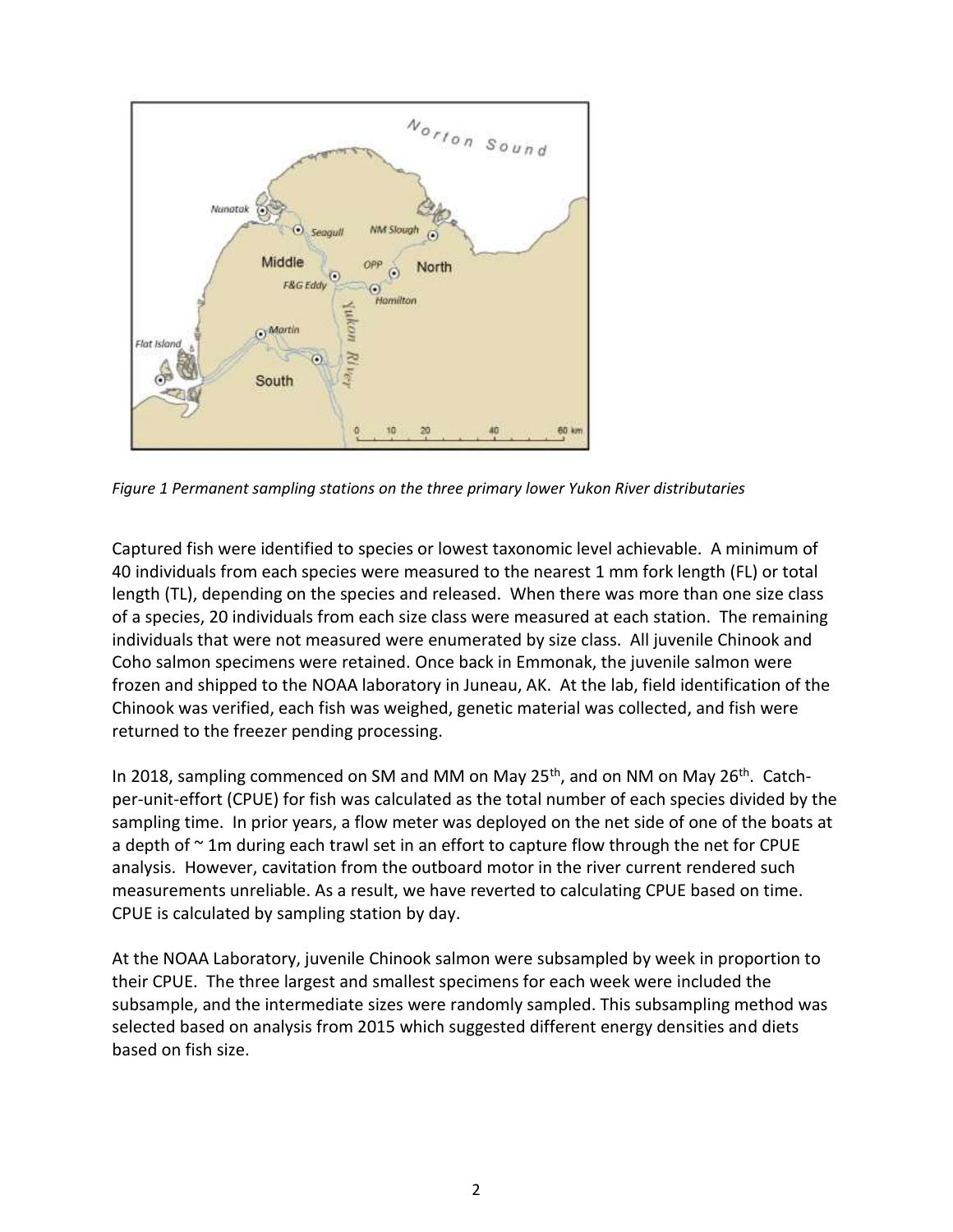For each subsampled fish, the saggital otoliths were removed for later analysis of age and microchemistry, stomachs were removed and the bolus of prey was measured to obtain an estimate of stomach fullness (a measure of feeding intensity):

$$
\%BW = \frac{CW_P}{(BW - CW_P)}\;X\;100
$$

Where BW is the wet weight of the juvenile salmon and  $CW_p$  is the weight of the stomach contents. The empty stomach was returned to the body cavity.

The Chinook were homogenized and a subsample of the homogenate was dried using a thermogravimetric analyzer (TGA) to measure percent moisture content. Each subsample was pressed into a 0.15 g pellet and run through a semi-microbomb calorimeter (PARR 6725) to measure caloric content (cal/g). Stomach content items were identified to the lowest practical taxonomic level, often family, counted and weighed.

# <span id="page-5-0"></span>**COMPARISON OF 2018 RESULTS WITH PRIOR SAMPLING YEARS AND SELECT ENVIRONMENTAL VARIABLES**

#### <span id="page-5-1"></span>**River conditions**

River discharge, measured from the USGS gauge at Pilot Station, was above the long-term median in May and June of 2018. Discharge was much higher than prior sampling years during the midpoint of the outmigration and remained higher than every year except 2014 for the remainder of the sampling period (Figure 2).



<span id="page-5-2"></span>*Figure 2 Yukon River discharged as measured at the USGS gauge at Pilot Station. Shaded box marks the midpoint of outmigration during the study years*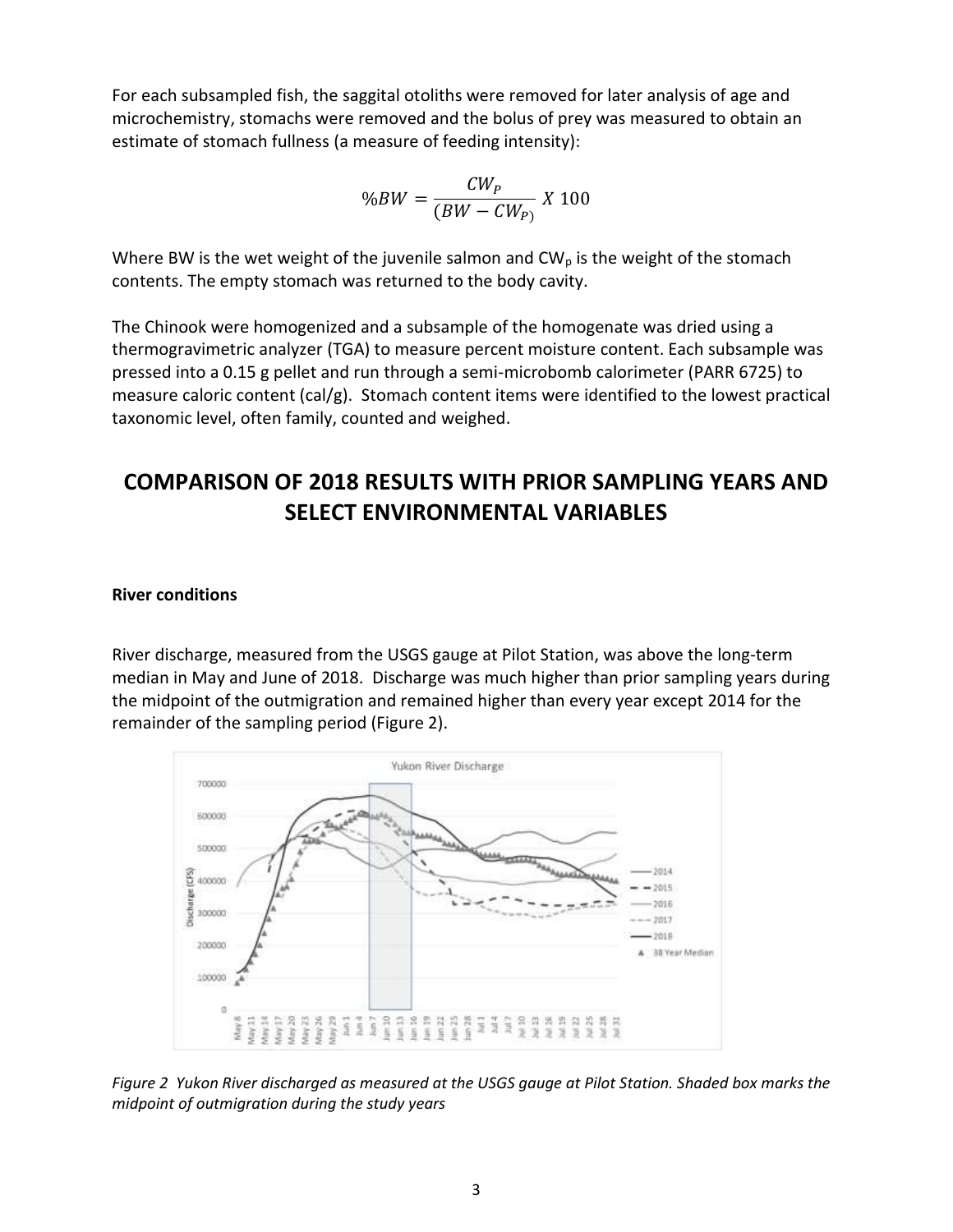River water temperatures were obtained from the Arctic-Yukon-Kuskokwim Database Management System for the Lower Yukon Test Fishery station at Big Eddy near Emmonak (http://www.adfg.alaska.gov/CommFishR3/Website/AYKDBMSWebsite/Default.aspx) for the period from 1984 to 2018. The average value of the years 1984-2013 was used to develop a long-term average for comparison purposes. Temperatures have exceeded the long-term average temperature in the early part of June in all sampling years except 2014(Figure 3). In 2018, water temperatures were ~ 2°C above average for the first part of June. Overall, 2018 water temperatures were between 0.3 °C and 0.7 °C cooler than temperatures from 2015 through 2017, but were 1.3 °C warmer that temperatures in 2014.



<span id="page-6-1"></span>*Figure 3 In situ Yukon River water temperatures compiled from data collected by the Alaska Department of Fish and Game lower Yukon River test fishery*

#### <span id="page-6-0"></span>**Outmigration**

A total of 517 juvenile Chinook was captured during the period from ice out through the end of July, 2018. Ice left the lower Yukon River at Emmonak on May 20, 2018. This was the latest ice out during the 5-year time series (Table 1). We evaluated Chinook CPUE in three periods: the beginning of the run (5%), middle of the run (50%), and end of the run (95%). Chinook were present in the catch on the first day of sampling in three of the five years. Due to historically early ice retreat, and difficulty accessing sampling equipment stored in Emmonak at the ADF&G facility so early in the season, it appears that sampling may not have preceded the start of the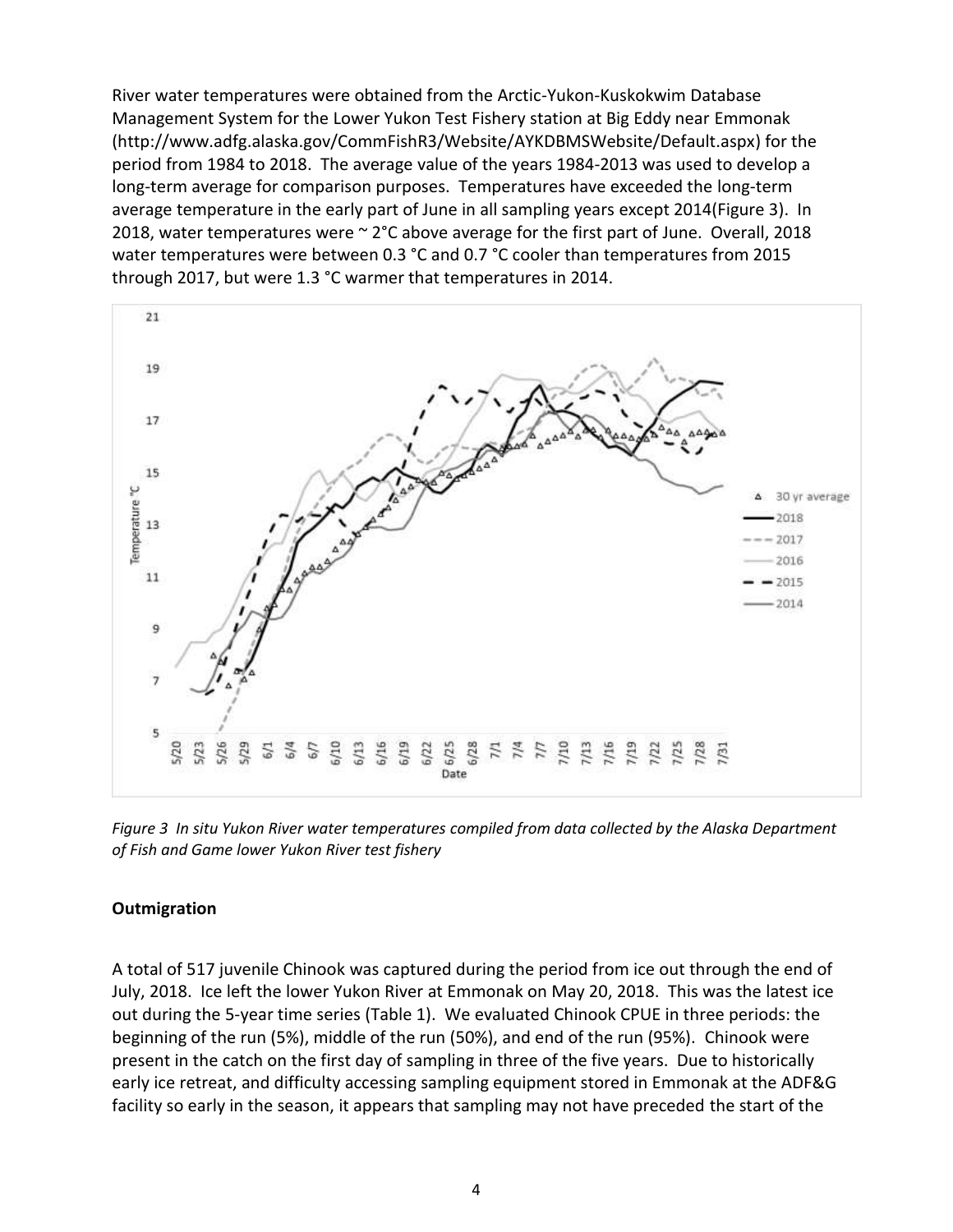run in 2016. In 2018 for the first-time sampling was continued through the end of August with an additional 25 Chinook captured during this period. Including these Chinook in the CPUE estimates, shifts the mid-point of the 2018 run by one day from June 14 to June 15, and the endpoint of the run by three days from June 17 to June 20.

| Total Run<br>time<br>Total<br># fish<br>(days) |
|------------------------------------------------|
|                                                |
|                                                |
|                                                |
| 413                                            |
| 951                                            |
| 737                                            |
| 836                                            |
| 520                                            |
|                                                |
|                                                |

<span id="page-7-0"></span>*Table 1: Ice timing, sampling commencement, and migration phenology for juvenile Chinook on the lower Yukon River*

The date that ice left the lower river appears to be uncorrelated with the dates of the beginning, middle or end of the outmigration. In each year, the mid-point of the migration occurred between the  $10<sup>th</sup>$  and  $19<sup>th</sup>$  of June. In 2016, the year with the earliest ice retreat, the run mid-point occurred 38 days after ice-out. In 2017, the year with the latest ice retreat, the run mid-point occurred just 25 days after ice out. This suggests that alternative factors, such as photo-period or temperature, may be important in determining migration timing.



<span id="page-7-1"></span>*Figure 4 Length distributions of juvenile Chinook salmon by sampling week . Solid lines denote median values for the period.*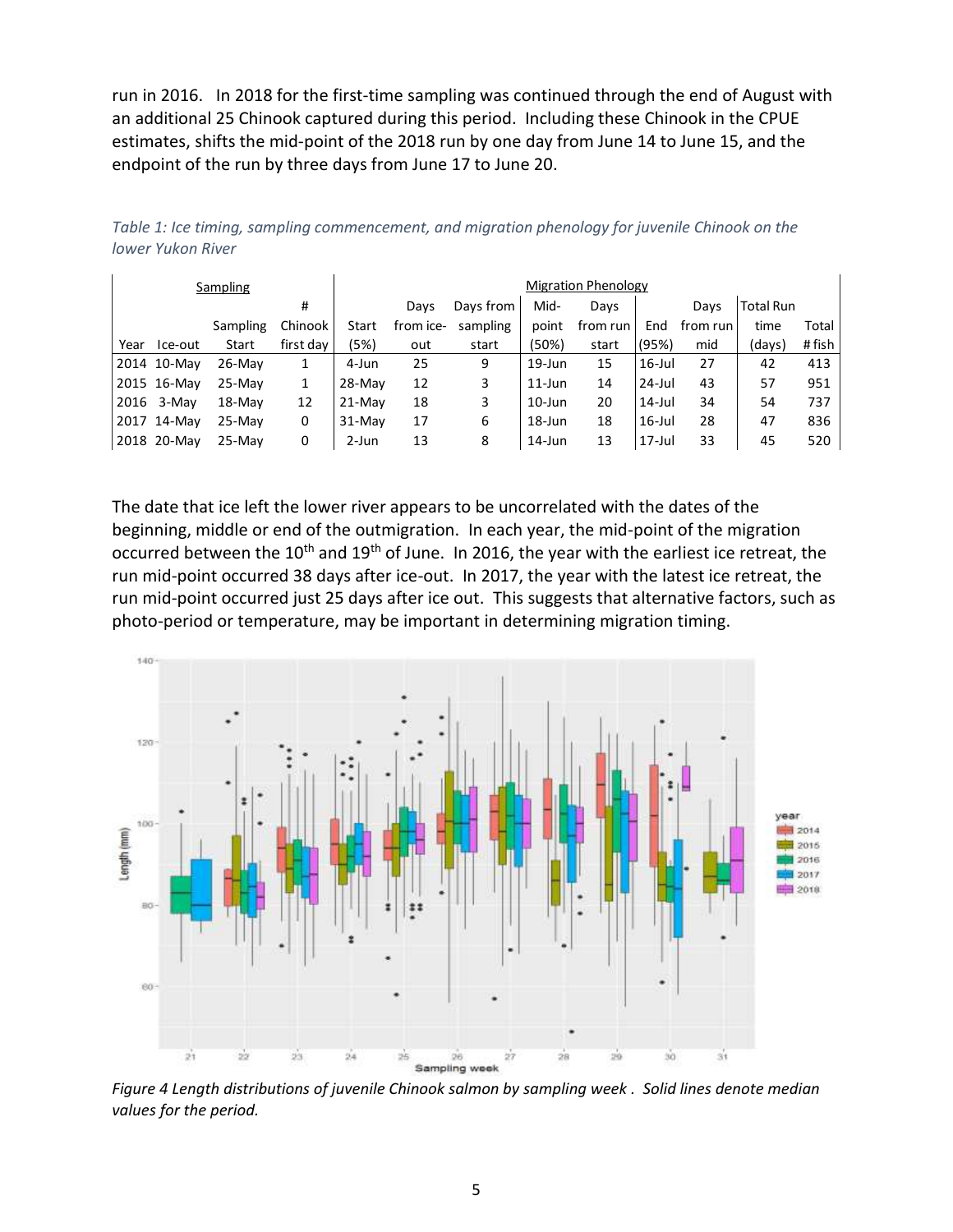#### <span id="page-8-0"></span>**Length and weight**

In 2018, Chinook length ranged from 67 mm to 120 mm with evidence of seasonal growth over the sampling period. In all years there is high variation in Chinook lengths within sampling weeks. Median Chinook lengths in in most years increased over time, until the later part of July when median lengths decrease sharply. The advent of these smaller Chinook later in the sampling period was first observed in 2015 when they occurred early in July. In subsequent sampling years these smaller Chinook have tended to appear closer to the end of the sampling period. One hypothesis we wished to test was whether these smaller Chinook were outmigrants, perhaps sub-yearlings, or whether they were age-0 Chinook moving to downstream habitats for the winter. Unfortunately, our attempts to evaluate this using gill Na<sup>+</sup>/K<sup>+</sup>-ATPase activity was unsuccessful due to an inability to retain the collected gill clips at a cold enough temperature in the field. Our attempts at using a portable, battery powered freezer was thwarted when the battery lines caught fire. We are working on a new method for powering the freezer that will have better success in small, open skiffs that are exposed to the elements. Liquid nitrogen storage is another method that has been used elsewhere for collecting gill samples, but given the challenges of shipping materials within a limited time period from Emmonak, we do not believe this is a viable option for this research.

#### <span id="page-8-1"></span>**Diets**

A total of 291 Chinook was analyzed for feeding intensity, diet composition, and energy content. Feeding intensity, measured as %BW, varied throughout the season, but was less than 2% during the entire sampling period 2018. This is substantially lower than feeding observed in prior sampling years (Figure 5). There is little information on feeding intensities of outmigrating Chinook smolt, and none for high latitude, long river systems. Feeding intensity is affected by a variety of factors including prey type and availability, water temperature, and predator size. Furthermore, feeding intensities obtained from analysis of stomach contents can be affected by digestion rate which depends on prey type and temperature. Although water temperatures in 2018 were higher than the long-term average, they were generally lower than temperatures in prior sampling years. Feeding intensity was not correlated with water temperature in any of the study years. High discharge has been hypothesized to decrease prey encounter rates (Neuswanger et al. 2015) and thereby affecting feeding intensity. Discharge levels in 2018 were much higher than in prior sampling years through the most of June, but although the discharge dropped closer to average levels at the beginning of July, feeding intensity did not improve, and no correlation between discharge and feeding intensity has been observed.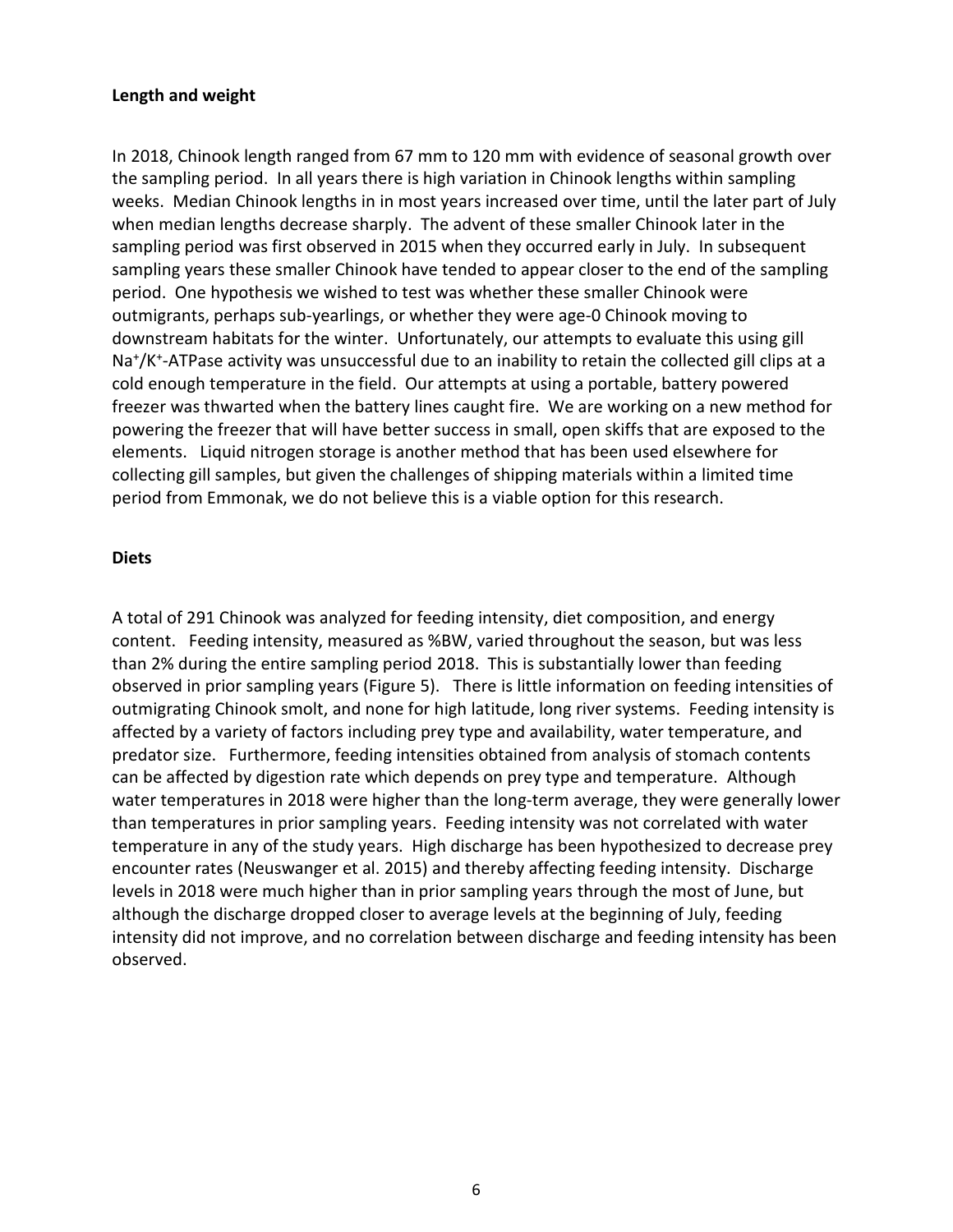Median %BW



<span id="page-9-0"></span>*Figure 5 Median feeding intensity as measured by percent of prey to predator body weight for juvenile Chinook salmon in the lower Yukon River by sampling week and year*

A closer examination of individual feeding intensities shows the variance in feeding intensity between sampling weeks, and shows that while median values are relatively low, individual feeding intensities can be quite high (Figure 6). Higher feeding intensities were not associated with larger Chinook size. Our objective is to examine feeding intensity in relation to stomach contents of feeding fish. Due to changes in NOAA's contracting procedures, the contract for diet analyses delayed, so only 93 of the 291 Chinook had been processed for stomach contents by the time of this report. The remaining Chinook will be processed by the middle of July.



<span id="page-9-1"></span>*Figure 6 Individual feeding intensities measured as percent body weight of juvenile Chinook salmon by sampling week and year*

Juvenile Chinook salmon diets were evaluated by sampling week using both evaluation of diets by prey proportion by weight and by prey frequency of occurrence.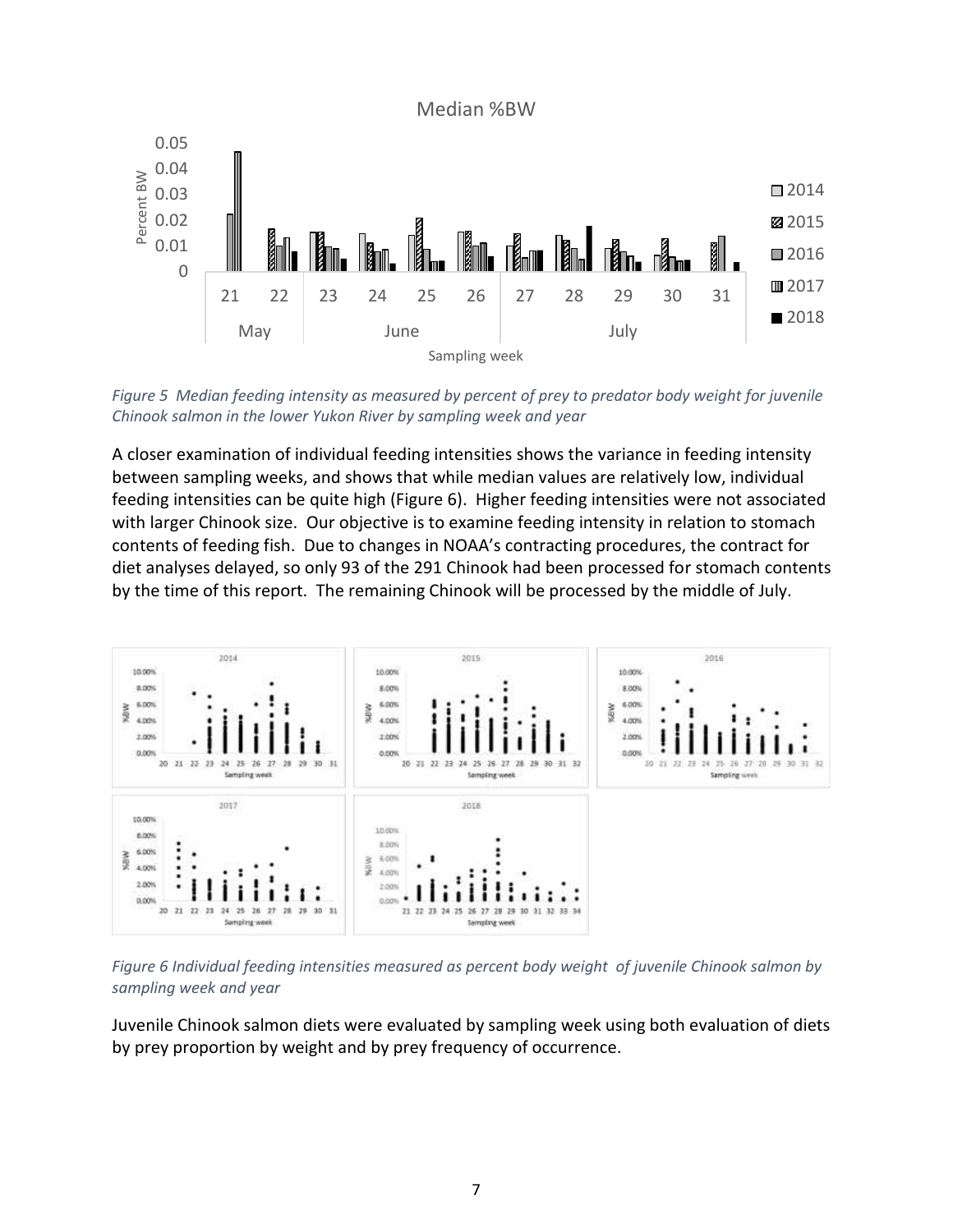Analysis of stomach contents by prey weight showed a high proportion of fish in the diets during most of the sampling period (Figure 7). Unlike Chinook in many lower latitude river systems, juvenile Chinook in the Yukon River are piscivorous prior to ocean entry. Fish species contributing to Chinook diets include age-0 pink salmon early in the summer, and age-0 coregonids (whitefish and cisco) and burbot later in the summer. The absence of fish in the final weeks of the summer indicates that the young of other fish species in the Yukon have grown beyond susceptibility to predation by Chinook.

A variety of terrestrial and aquatic insects comprise the remainder of the diets. A pilot study of prey availability in 2016 found that these invertebrates vary in abundance and composition in both Chinook diets and drift samples throughout the sampling period. The total volume of drift invertebrates remained relatively constant in 2016, but as Chinook in 2016 were feeding at a relative low intensity, and with only a single year of drift sampling, it was not possible to determine whether the quantity of drift was sufficient for optimal growth. Drift samples were collected in 2018, but unfortunately, we have not been successful at securing funding to examine these samples or to further investigate prey availability as a potential factor in Chinook growth and condition.



<span id="page-10-0"></span>*Figure 7 Composition of diets by prey weight proportion or juvenile Chinook salmon on the lower Yukon River. No Chinook were processed for sampling week 30.*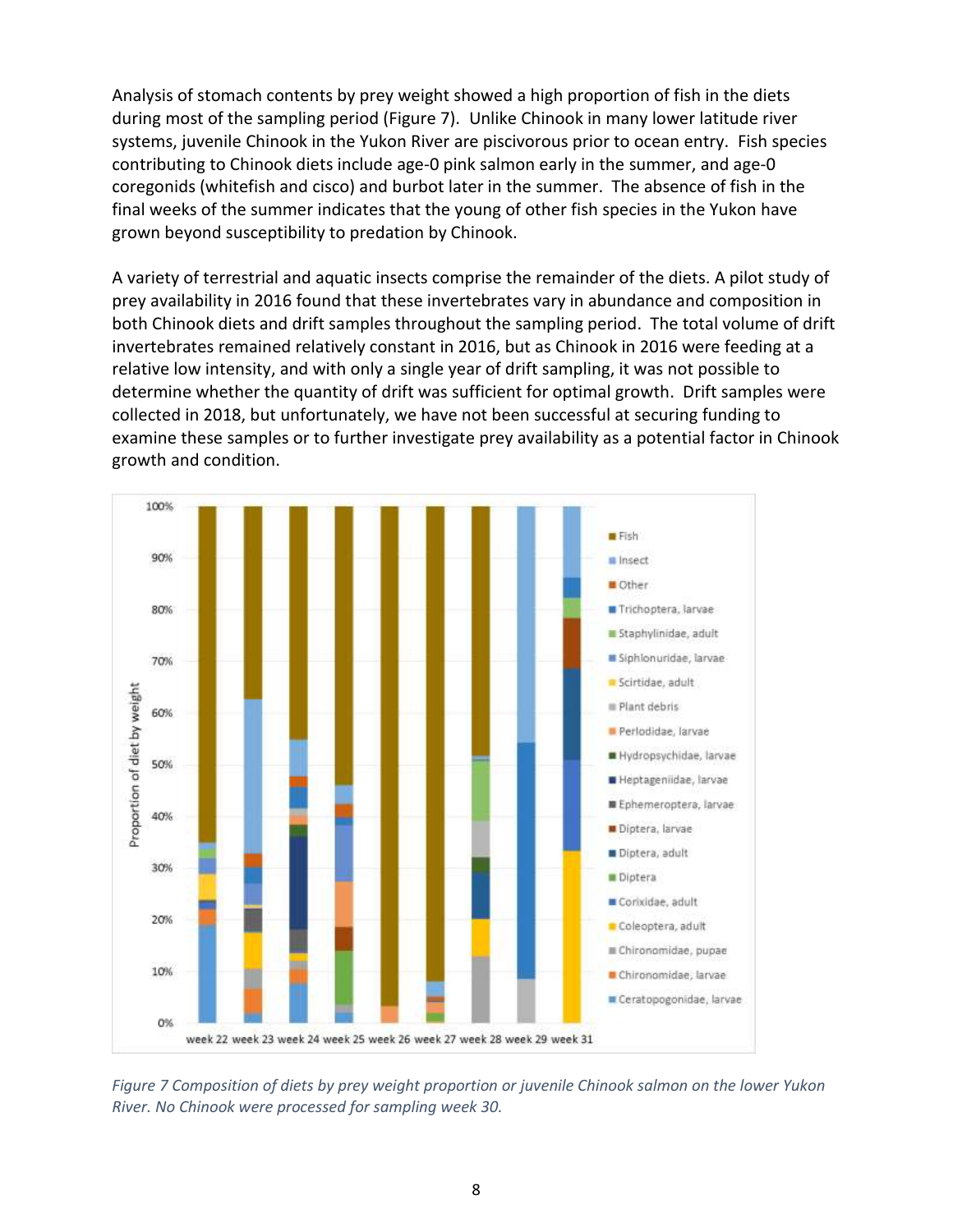#### <span id="page-11-0"></span>Energy Content

Energy content analysis was performed on the same Chinook used for diet analysis. Energy density is a measure of fish condition and when compared with other data can provide insight into how fish are allocating food resources. The 2018 energy data continued the significant trend observed since 2016 of decreasing energy content with temperature (Figure 8). Water temperature affects metabolism and can increase energetic costs. These increased energetic costs can only be met with increases in food intake. In 2016, a laboratory study of juvenile Chinook reared at four temperatures between 5°C and 20°C maximum growth potential occurred at 16°C under conditions of unlimited food availability. Decreased energy with increasing temperature could suggest a decrease in prey availability, or a change in prey caloric content. For fish prey in particular, it would be beneficial to evaluate changes in fish prey quality with respect to Chinook energetic condition, since fish species may respond to environmental conditions in similar ways.

Although a linear relationship between energy density and fish size has been identified in juvenile Yukon Chinook at the end of the first marine summer, no such relationship has been observed in the outmigrating smolt (Figure 9). In addition to the energetic demands of growth, outmigrating smolt are undergoing the process of smoltification, which is also energetically demanding. Chinook do not enter the lower Yukon in the same energetic condition each year. The 2018 juvenile Chinook starting values were relatively high, so the median energy content per week is high relative to 2016 and 2017, however, the downward slope of the energy content trend in 2018 is steeper than in prior years, and may be a reflection of low feeding intensity after entering the sampling area. Unfortunately, we have very little information to guide an interpretation of energy density for outmigrating Chinook smolts to determine the level at which energy densities could impact survival. One measure we will be evaluating in the future is the relationship between energy density and lipid content of the Chinook. These two indices are generally closely correlated in salmon, but the nature of the relationship between these two indices could shed light onto energetic strategies and energy reserves. We also plan to evaluate weekly diets using a bioenergetics model to assess how diet composition can affect growth and condition.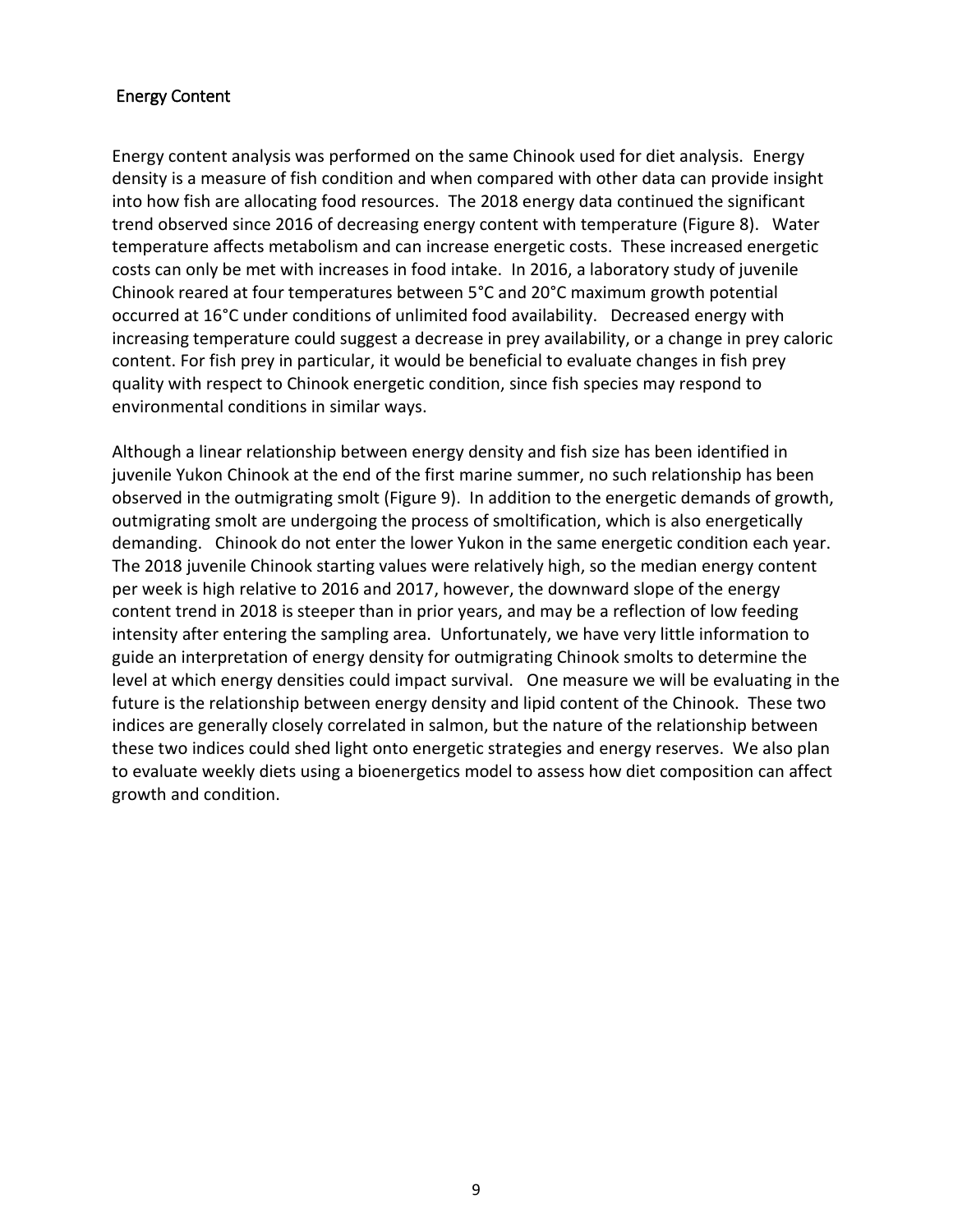

<span id="page-12-0"></span>*Figure 8 Energy content of juvenile Chinook salmon in relation to temperature. Note different y-axis values*



<span id="page-12-1"></span>*Figure 9 Relationship between energy content and length of juvenile Chinook salmon*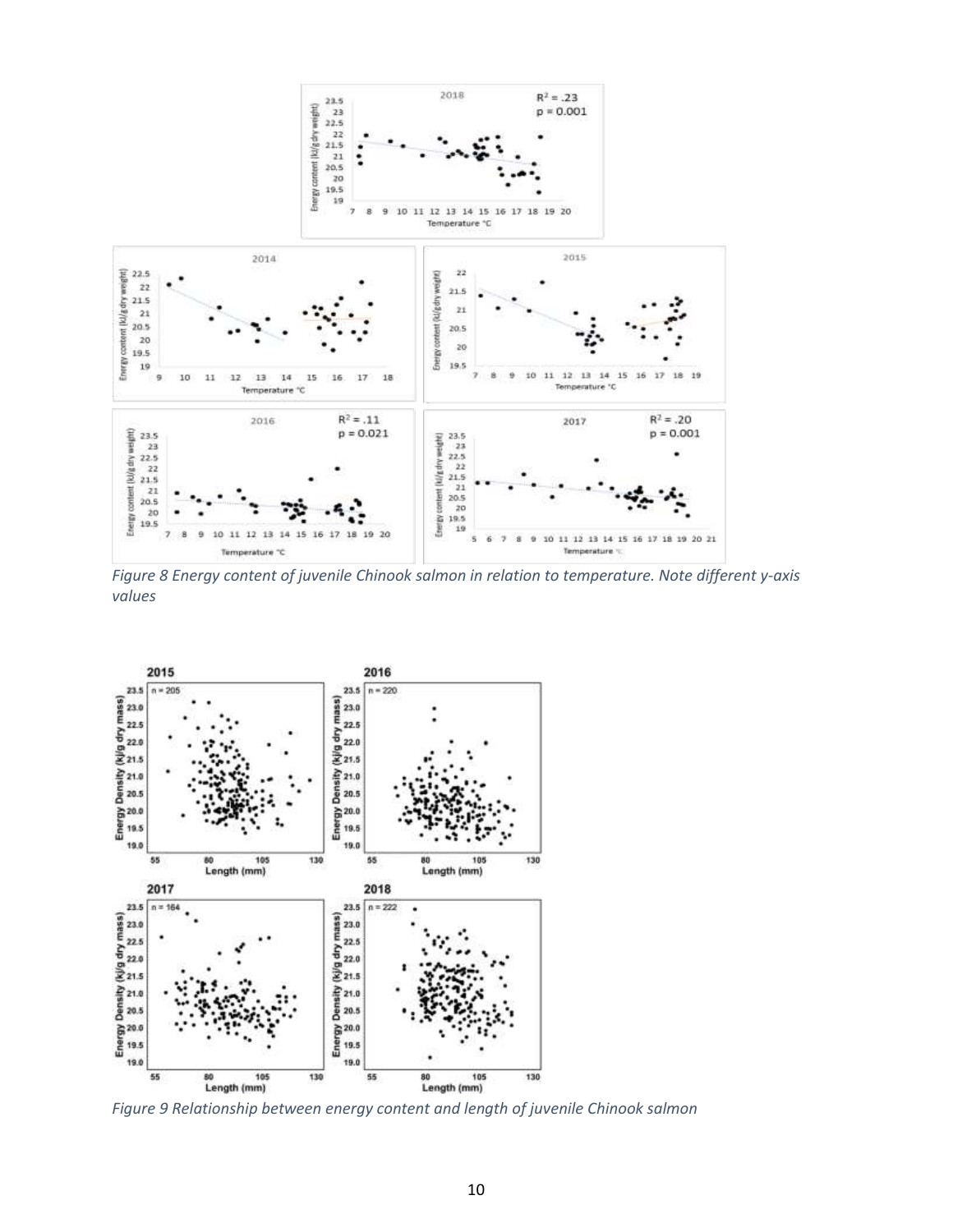## **GENETIC STOCK COMPOSITION**

<span id="page-13-0"></span>Genetic samples from all 2018 Chinook were provided to the genetic group at the NOAA Auke Bay Laboratory. Juvenile Chinook markers were compared to a SNP baseline containing genetic information for 172 populations of salmon grouped into 11 geographic regions (reporting groups). A total of 542 samples were analyzed and successfully genotyped. Stock compositions were derived from the BAYES software. Results of the analysis suggest that 50% of the juvenile Chinook captured in 2018 originated from the Upper Yukon, 25% originated from the Middle Yukon, and 25% originated from Coastal Western Alaska Stocks (Figure 10).



<span id="page-13-2"></span>*Figure 10 Genetic stock composition of juvenile Chinook salmon from the lower Yukon River in 2018*

## <span id="page-13-1"></span>**CONCLUSIONS AND RECOMMENDATIONS FOR FUTURE RESEARCH**

Prior to the initiation of this research in 2014, very little was known about the migratory patterns, habitat use, condition, or diets of juvenile Chinook salmon migrating out of the Yukon River. There was only a single prior study in 1987, which sampled the south tributary for a year. After five years of sampling all three main lower Yukon distributaries, we now have a much clearer understanding of outmigration timing and habitat use. We are also beginning to have sufficient data to assess the relationship between timing, diets, and growth to environmental conditions. Juvenile Chinook from the first years of the study are beginning to return as adults, and soon we will be able to compare our outmigration statistics with data on returns.

The Yukon watershed is changing rapidly. The last five years have each seen water temperatures as much as 3°C higher than the long-term average. During the first half of June, the period of highest outmigration, river discharge levels in four of the last five years have been well below average. Land warming is affecting the dynamics of water and ice that define this river system and that affect juvenile Chinook salmon during their year-long residency and as they head to the sea. Only a long time series of data can tease out inter-annual differences in